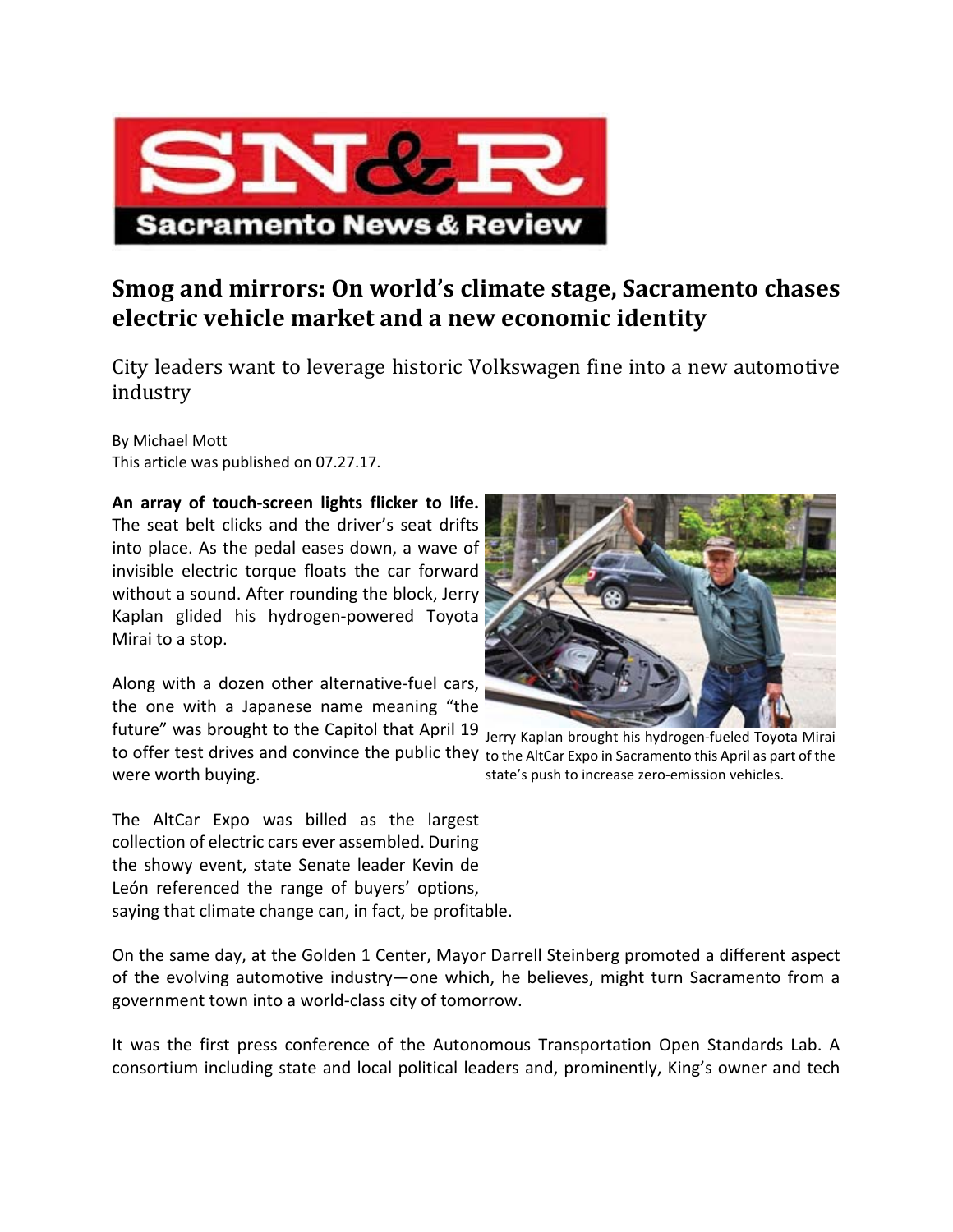multimillionaire Vivek Ranadivé, ATOS aims to help automakers speed up the development of driverless cars—and base that work in Sacramento.

"[Sacramento] is the perfect petri dish to not only test this technology, but to show how it can be brought to scale," Steinberg told reporters as Rep. Doris Matsui and Ranadivé sat nearby.

"Under Darrell, Sacramento will be the next great American city," Ranadivé later proclaimed.

Local leaders are pushing hard to turn Sacramento into Detroit 3.0—i.e., an industry town for manufacturers of future‐tech vehicles. While couching their ambitions in the context of climate change, elected representatives and business interests appear to be motivated by more than social conscience.

Bruised by past industry slights from the likes of Tesla and eager to cash in on the Volkswagen scandal, the city that launched some of the country's first railroads in the 1800s may again herald a new era of transportation. Yet it remains uncertain how much the auto industry might profit from a new market of vehicles, promoted as eco-friendly and subsidized by taxpayers, or what it will mean to public transportation if that future is embraced.

So is environmental stewardship or world-class ambition driving Sacramento's lobbying efforts and can it be both?

"We've got a lot of room to grow our economy," Steinberg said at a City Council meeting last week. "And we are primed."

**More than a dozen Los Angeles supporters** packed into Riverside County's government center in March, outnumbering the advocates from other cities across the state, all of whom were there to jockey for tens of millions of dollars in schadenfreude capital.

After being caught cheating on emissions tests by the California Air Resources Board, German car company Volkswagen committed \$2 billion in reparations, the largest fine of its kind. The money will be doled out in \$300 million increments until 2026, to be spent on electric-charging infrastructure nationwide and increasing access to zero-emission vehicles, or ZEV, in California.

Called the Green City program, the latter initiative promised \$44 million in electric‐charging infrastructure and car‐sharing programs to the California city with the best proposal.

That's what brought dozens of political stakeholders to the Riverside County building, where the California Air Resources Board weighed their pitches. But VW had already made its preference known—it wanted Sacramento to get the money.

Having been chastised for its misdeeds, VW is using its legal troubles as a springboard for a new market. It created a private subsidiary, Electrify America, to act as the bank for the Green City initiative that CARB is administering.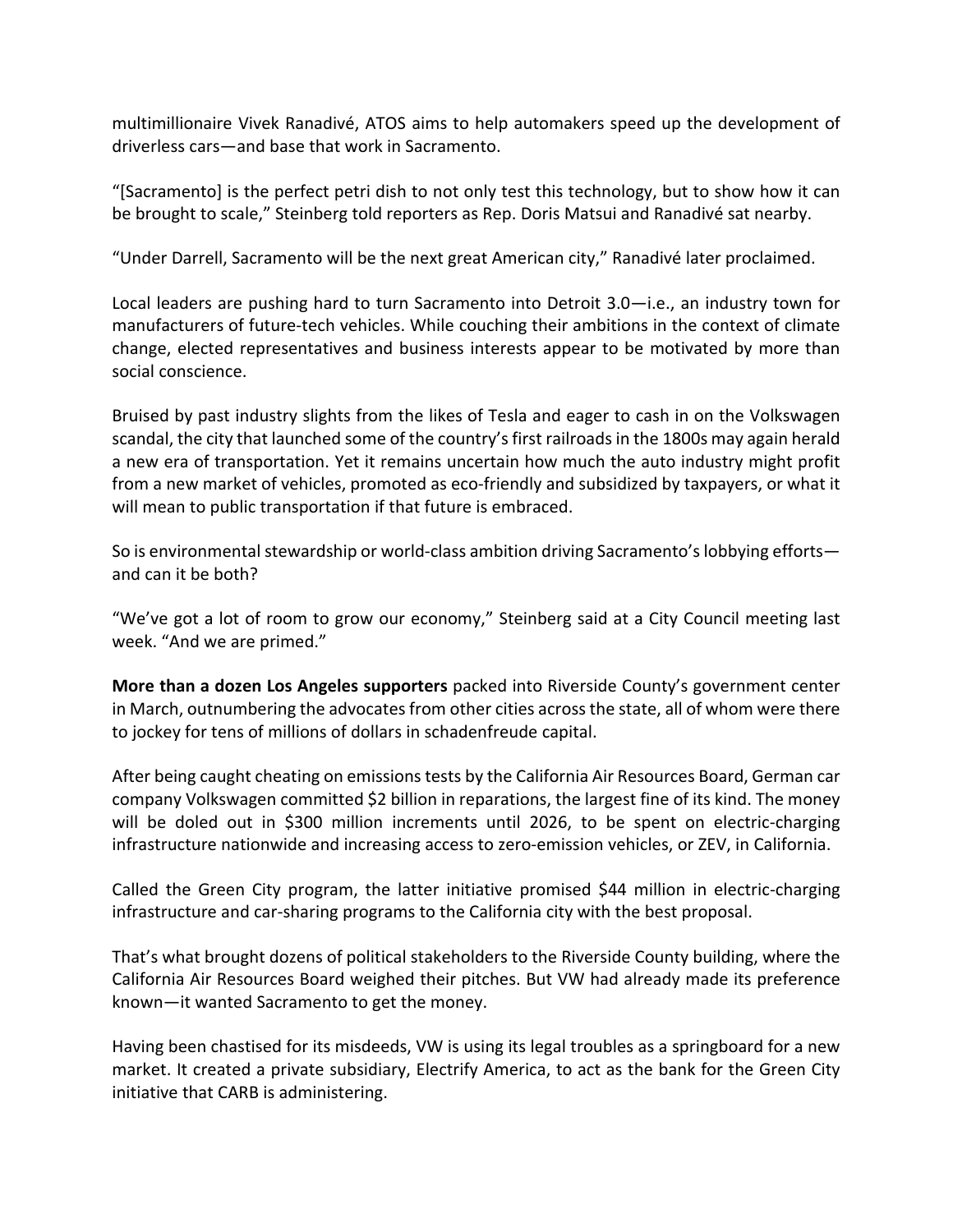For Electrify America, the initiative is a profit-minded enterprise to be sustained by a new generation of eco-conscious consumers. A major advertising campaign is also planned to encourage people to buy electric vehicles, which haven't fully caught on due to issues of range and cost.

Meanwhile, VW stated in its investment plan to CARB that it wanted Sacramento to be awarded the first chunk of Green City funding. But the decision is still up to CARB, and other city representatives were not backing down.

Addressing the CARB board, Sacramento Assistant City Manager John Dangberg highlighted the city's cozy grid, nearness to state policymakers and abundance of low‐income communities as the reasons Sacramento should be awarded the money. He also said Sacramento would be the perfect test case for future Green City locales.

"This would be a transformative opportunity for the city of Sacramento and our community," Dangberg added. "This investment in Sacramento will catalyze the advancement and use of ZEV technologies in a way that's rapidly scalable and transferable to other areas."

But representatives from the Central Valley and Los Angeles area contested that logic, telling the CARB board that their lower income communities are harder hit by air pollution and therefore worthier of immediate investment.

"I personally love the city of Sacramento—it's wonderful—but we all know that is not where the need is," said Genevieve Gale of the Central Valley Air Quality Coalition in Fresno.

After the meeting, Gale told SN&R that air pollution accumulates farther south, increased by dairies, power plants, biomass incinerators, and oil and gas fields.

While the CARB meeting ended without a decision, the consensus was that Sacramento had all but secured the first wave of VW money. A later report detailing how 35 percent of the initiative would help disadvantaged residents again listed Sacramento as the top choice.

Hasan Ikhrata, director of the Southern California Association of Governments, told SN&R that Sacramento's geographic smallness made the choice easy. His organization represents 191 cities and pitched Los Angeles as having greater environmental needs, as well as providing the perfect stage to launch electric vehicles just before the 2024 Olympics in LA.

"Sacramento didn't have to push anything to be chosen," Ikhrata said. "We're very conscious of the fact that SoCal got less than our fair share."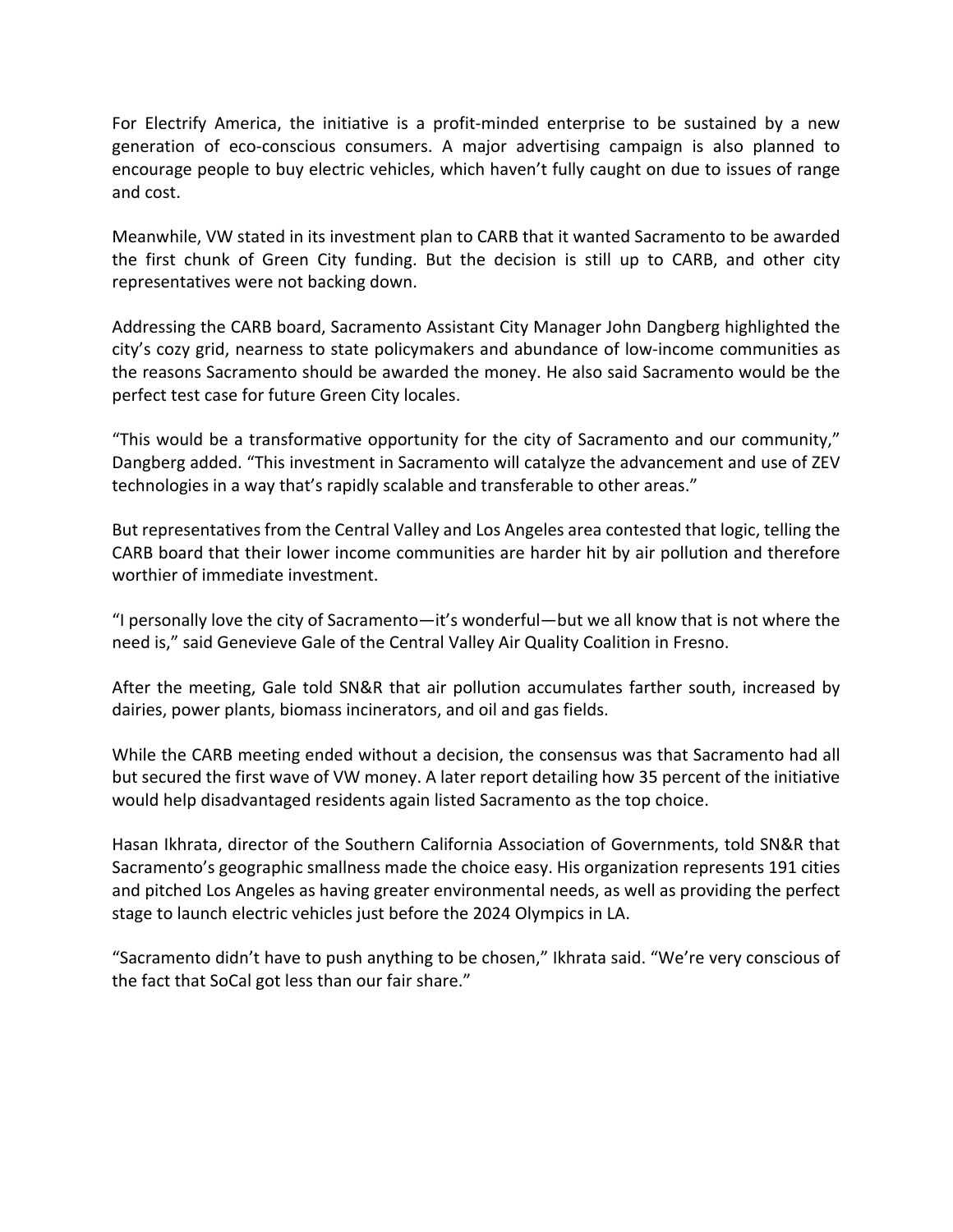**Louis Stewart said it's time** Sacramento became "more than a government town."

The city's newly‐anointed chief innovation officer has been commuting to the bay to convince companies to move to the river city. On top of that, his office has organized grants to spur entrepreneurs and artists, and is moving the ATOS initiative forward.

"Will there be another Silicon Valley? No. Does Sacramento need to operate on a global level? Yes," Stewart said.

But will these efforts help the environment? ATOS will work with companies that mostly deal in electric autonomous vehicles, Stewart said. A bill by state Sen. Nancy Skinner would have required self‐driving cars to produce zero emissions, but was held up in committee for further study.

In a city with the eighth‐worst air in the nation, according to the American Lung Association, curbing greenhouse‐gas emissions isn't just good messaging, especially in low‐income communities that feel the greatest impact.

While Sacramento pledged to use some Green City funds to shuttle homeless people to services and connect low-income workers to transit, economic branding appears to be driving local efforts to remake the city into an attractive industry hub.

Stewart hails from the economic development world in the governor's office. So does Barry Broome, president and CEO of the Greater Sacramento Economic Council. Broome is pushing for an industry‐led research center, which would require a \$50 million private investment to get built. At least one German company has committed \$1 million, Broome says, though he was unwilling to reveal its identity because the project is pending.

Broome added that the city could become a new hub for high‐tech manufacturing near the airport, drawing a new industry of electric vehicle manufacturers and thousands of jobs with it.

That's different from what happened in 2014, when Tesla chose not to build a "gigafactory" for batteries there. Nevada gave the company \$1.25 billion in tax breaks over 20 years to entice it to move to Sparks, along with a speedy permitting and regulatory process. It now employs more than 1,000 people.

Sacramento also lost out on Atieva last year for similar reasons. The Silicon Valley start‐up, backed by a Chinese billionaire and looking to compete with Tesla, instead moved to Arizona.

Broome, whose job used to be attracting businesses to Phoeniz, Ariz., says Sacramento has to do everything it can to court these kinds of companies. He advocates building a research park.

John Boyd, a New Jersey consultant who helps corporations choose where to move to, says a Green City designation would be a huge step forward in Sacramento's branding efforts.